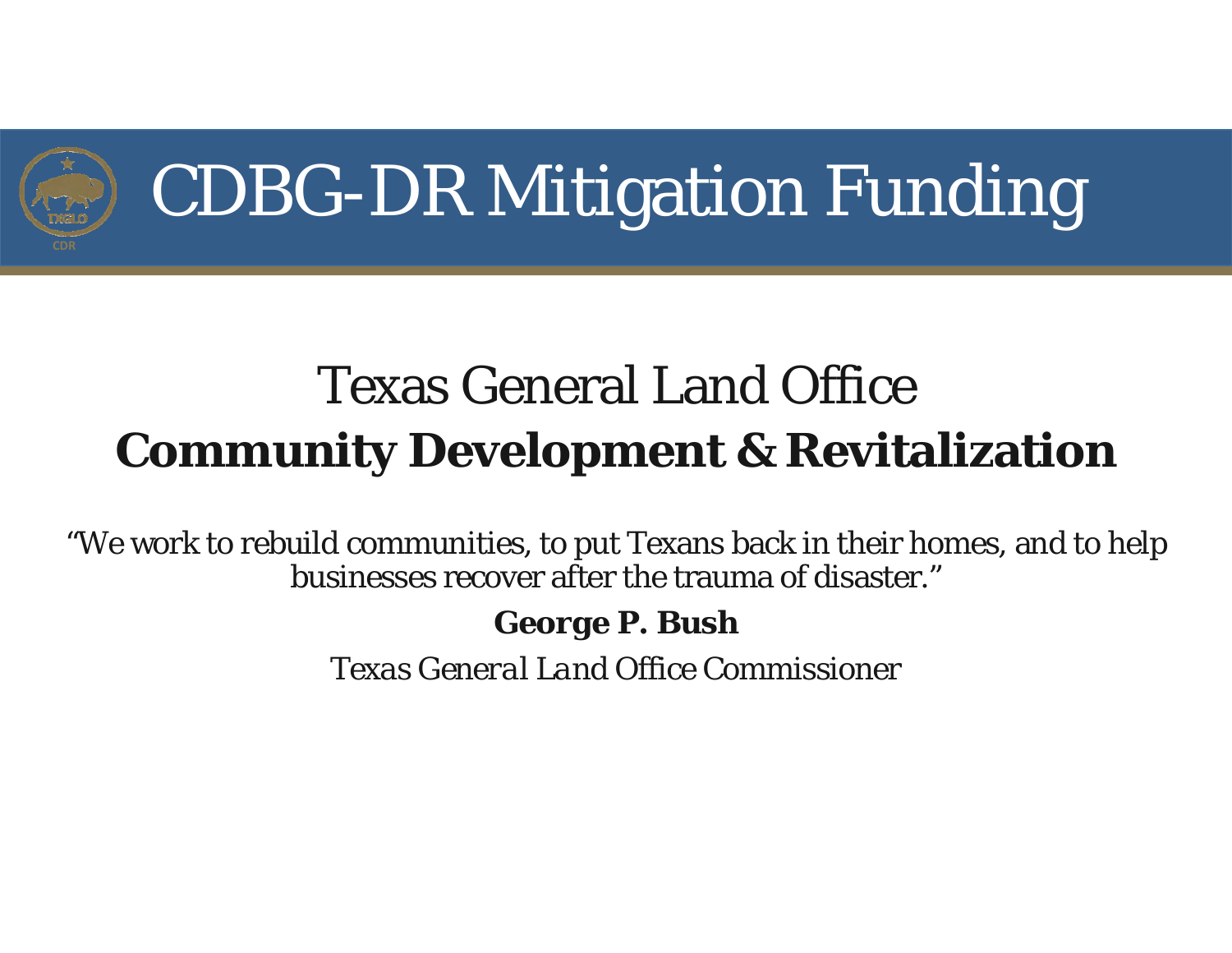

## Community Development & Revitalization

#### *Since 2011, GLO-CDR is implementing projects and programs across Texas, utilizing more than \$13 billion in HUD CDBG-DR funds.*



#### **These funds are helping Texans to recover from:**

- •Hurricanes Rita, Ike, Dolly and Harvey;
- •2011 Wildfires; and
- •The 2015/2016 Storm and Flood Events

#### **Mitigations Funds (\$4.3 Billion)**

•HUD Federal Register Notice pending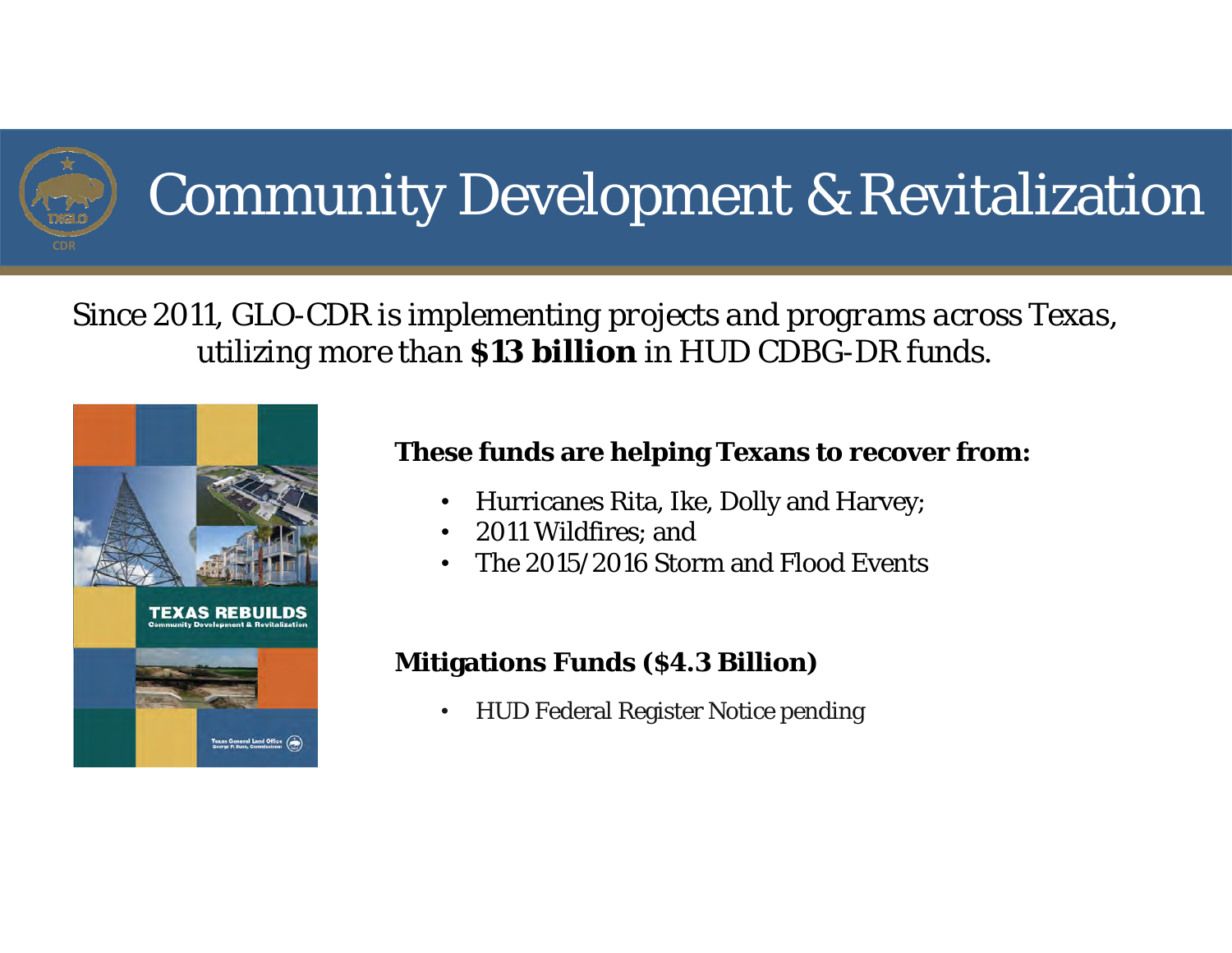

## State Action Plan



Hurricane Dolly. July 23, 2008

- $\bullet$ The Governor designates the State Agency responsible.
- • Based on requirements defined in the Federal Register, GLO-CDR assesses damage data, then prepares and publishes a proposed Action Plan for Disaster Recovery (Action Plan).
- • GLO-CDR submits the final Action Plan – including any comments made – to the designated HUD office for approval.

#### STATE ACTION PLAN

Because every disaster is unique and presents its own challenges and requirements, each Federal Register is also unique. In turn, each Action Plan will contain very specific rules and regulations in response to the corresponding Federal Register. Further, as Amendments to either are needed and executed, GLO-CDR staff must stay current on all Action Plan activities.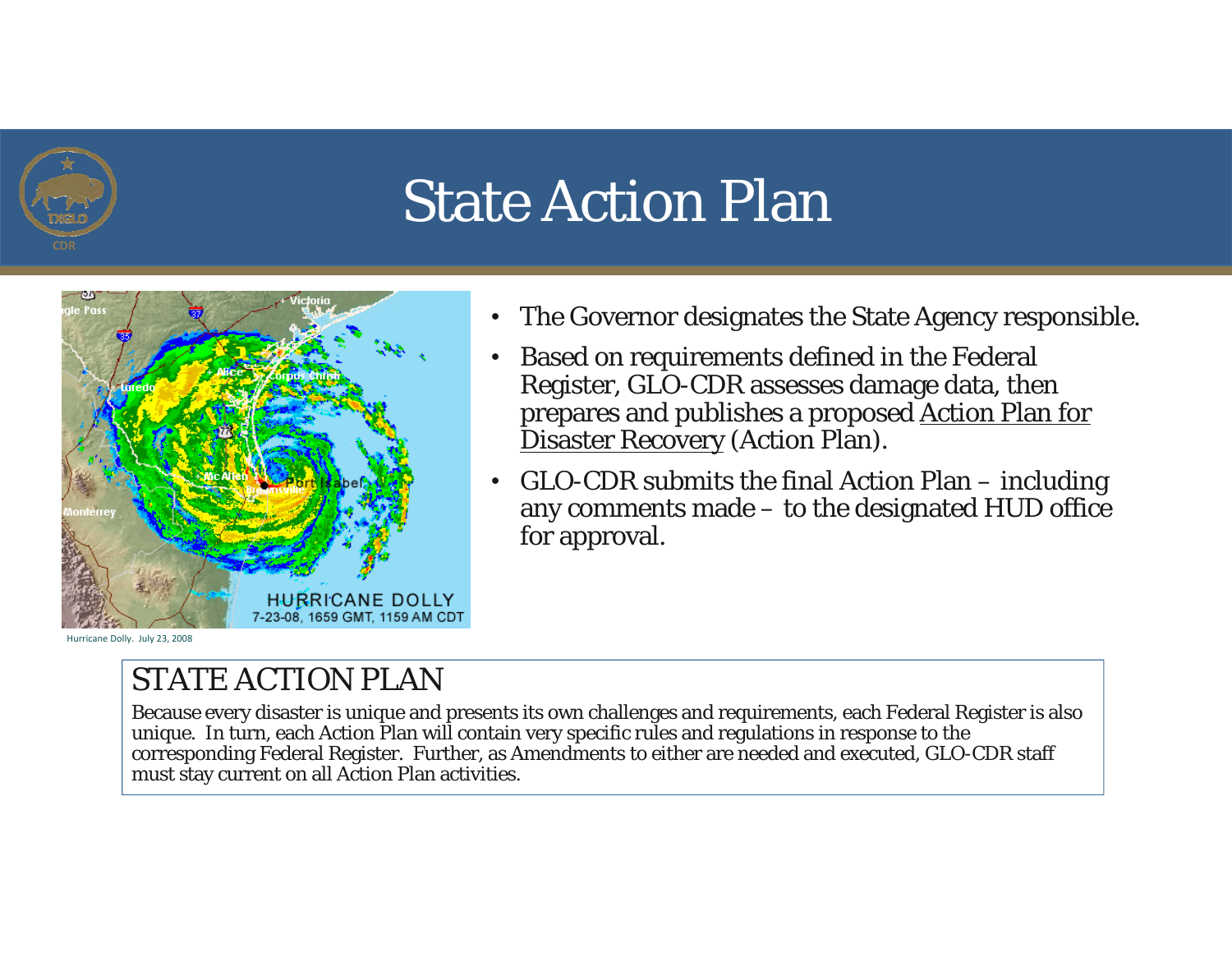## Funding Timeline

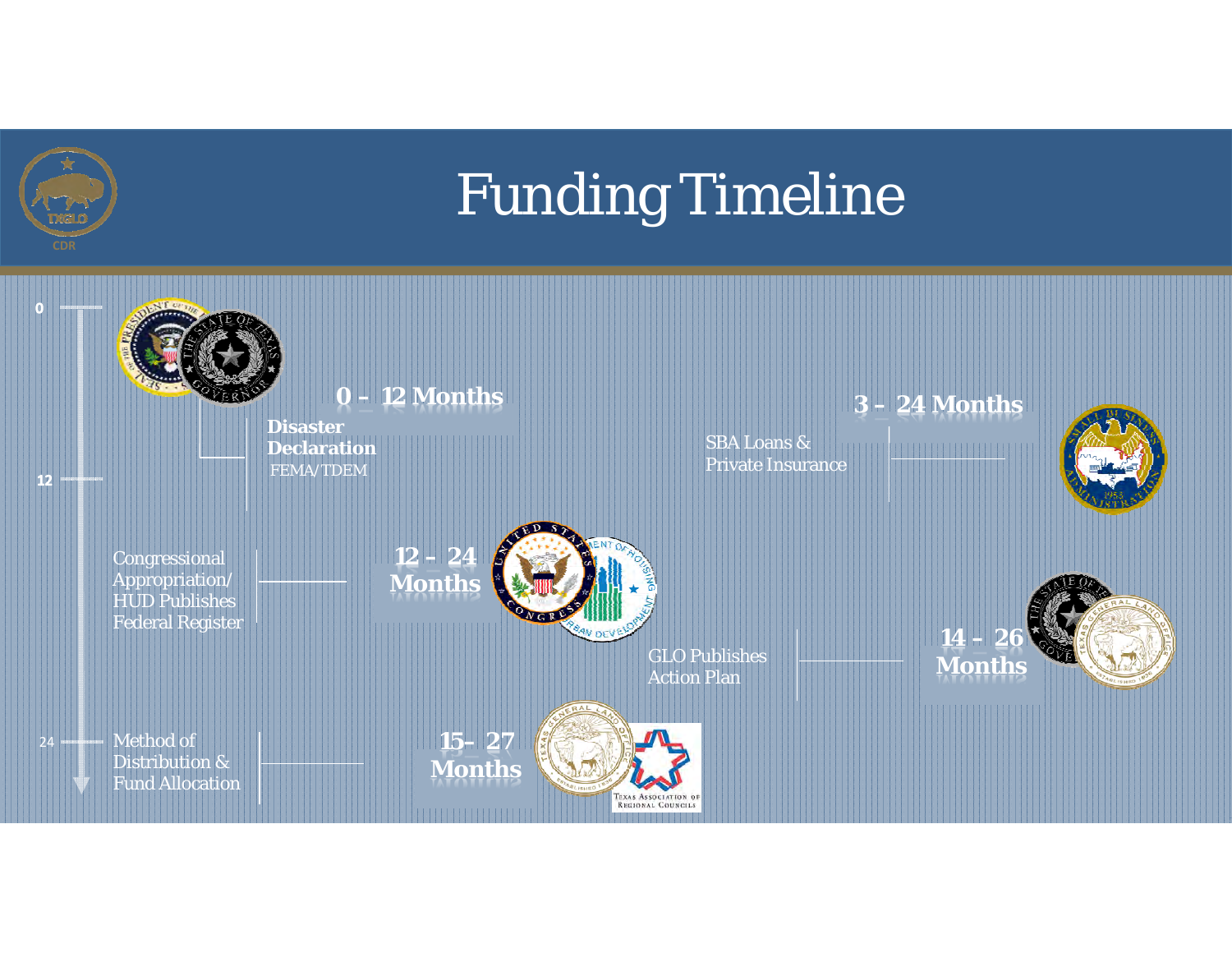

### **What is Mitigation:**

• Effort to reduce loss of life and property by<br>lessening the <u>impact</u> of disasters.

### **Action Plan Development:**

- Takes administrative regulations and turns them into actionable programs.
- •• Blueprint that proposes to HUD and<br>stakeholders how grantee intends to spend the<br>funds.



### **www.surveymonkey.com/r/GLO\_Mitigation**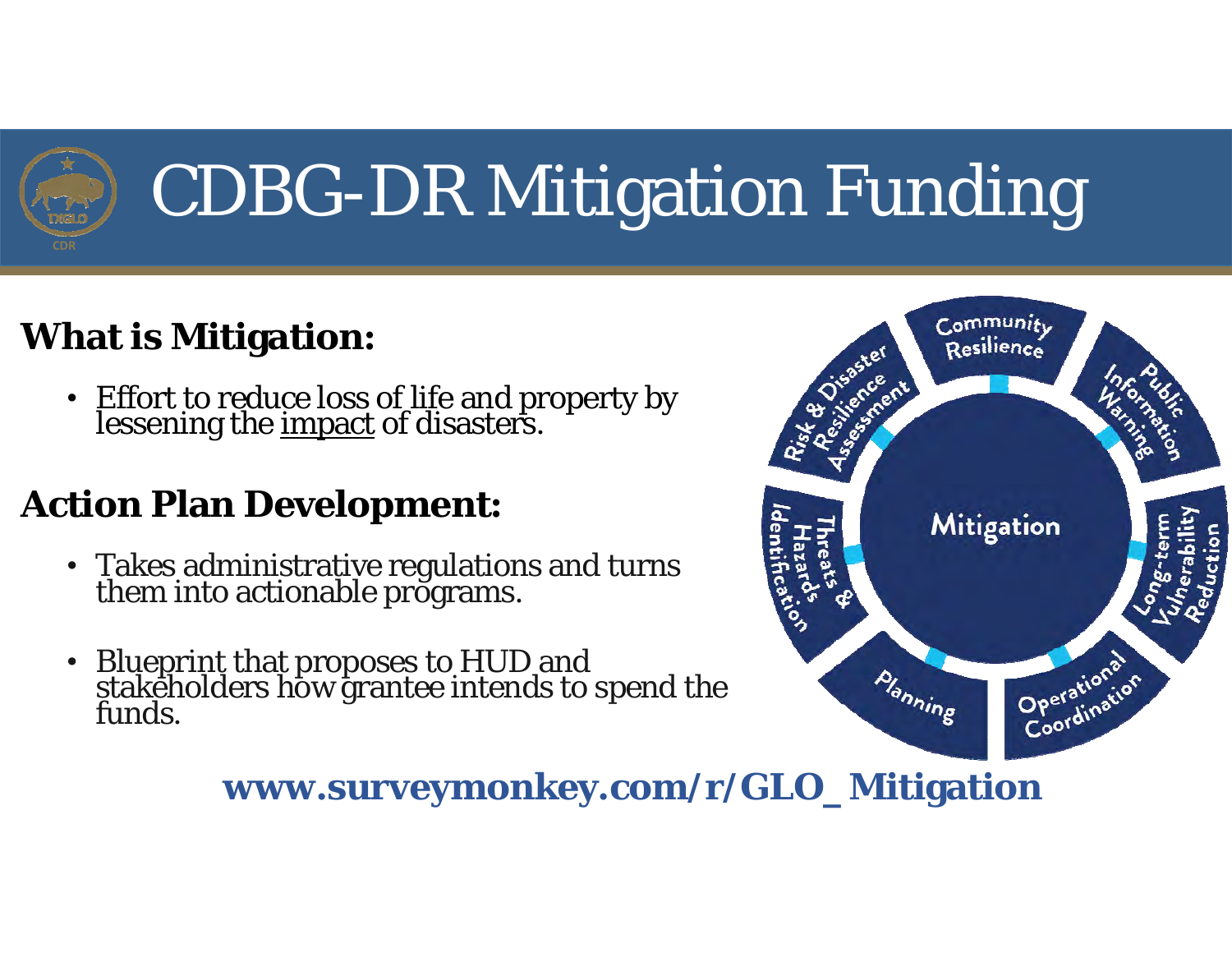

- **\$4.3 billion**
	- 2015 Floods, 2016 Floods, and Hurricane Harvey
	- $\bullet$ 140 Counties Eligible
- **HUD Federal Register Notice pending**
- **Mitigation Stakeholder Input**

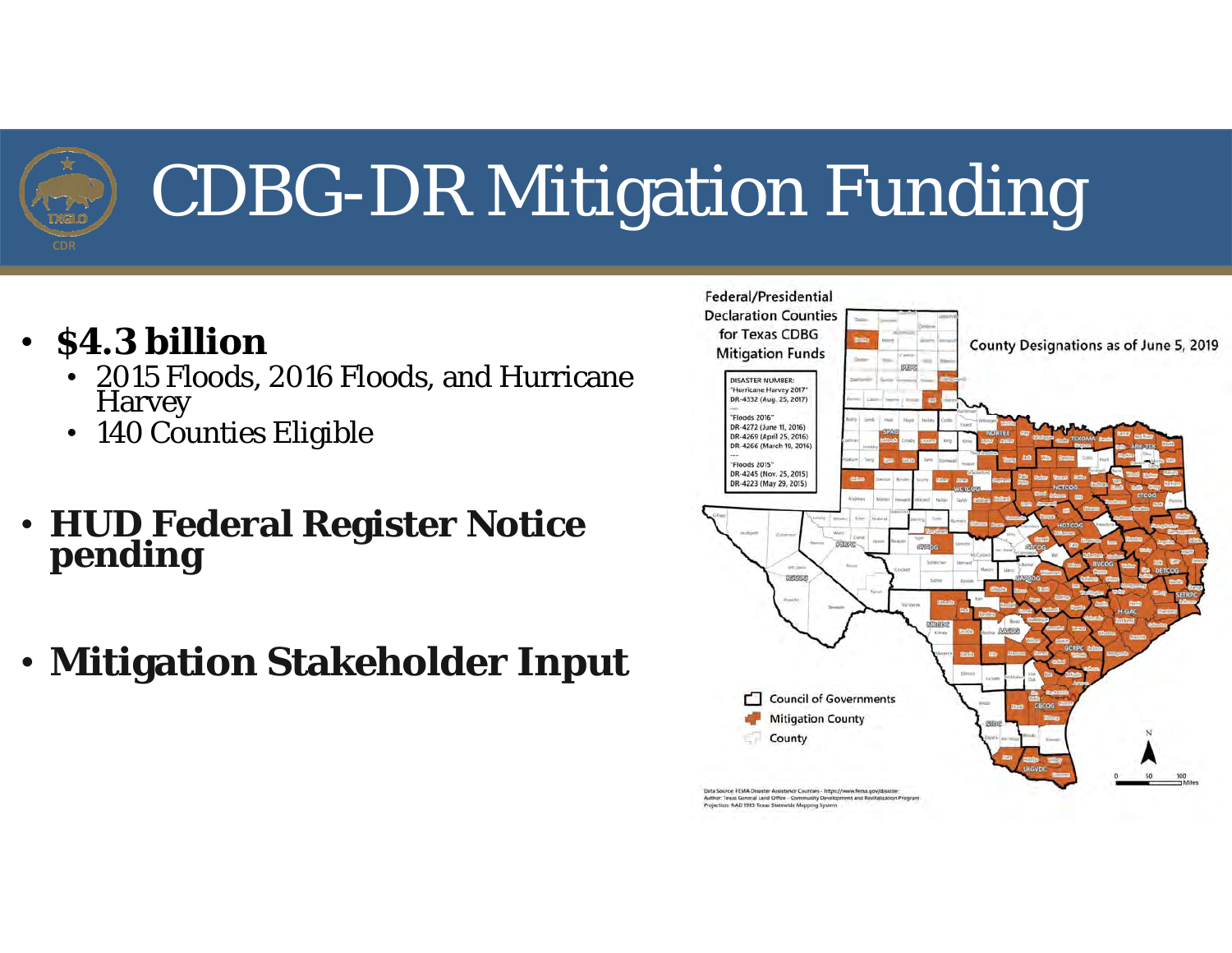

| <b>DISASTER EVENT</b>           | <b>GRANTEE</b>        | <b>CDBG-DR AWARDS FOR MITIGATION</b> |                         |
|---------------------------------|-----------------------|--------------------------------------|-------------------------|
| 2017<br><b>Hurricane Harvey</b> | <b>State of Texas</b> |                                      | \$4,074,456,000         |
| 2016 Floods                     | <b>State of Texas</b> |                                      | 169,748,000             |
| 2015 Floods                     | <b>Houston, TX</b>    |                                      | 61.884.000<br>S         |
| 2015 Floods                     | <b>San Marcos, TX</b> |                                      | 24,012,000<br>${\bf S}$ |
| 2015 Floods                     | <b>State of Texas</b> |                                      | 52.985.000              |
|                                 |                       | <b>TOTAL</b>                         | \$4,383,085,000         |

**www.surveymonkey.com/r/GLO\_Mitigation**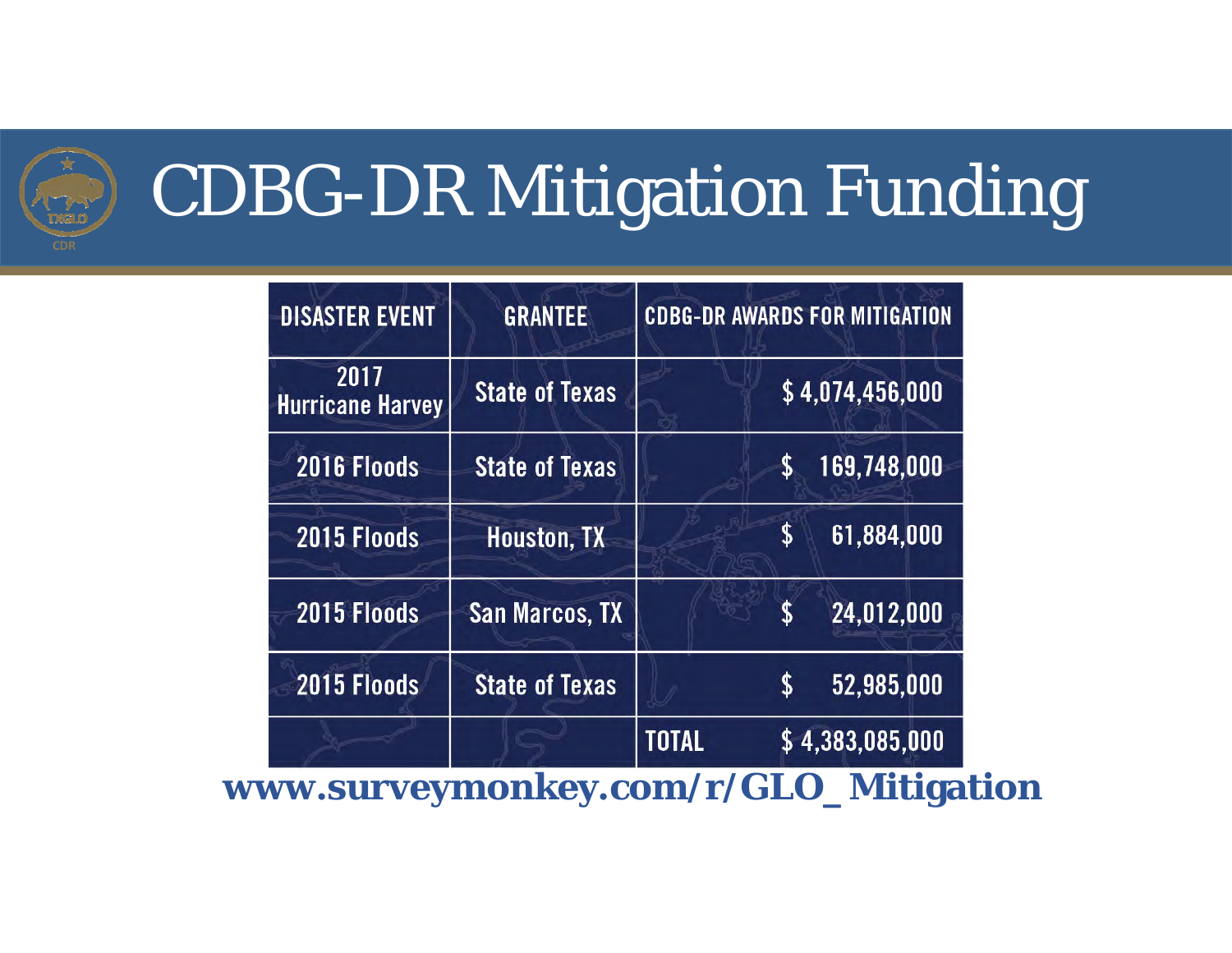

## CDBG-DR 2018 Funding

#### •**\$46 million**

• Cameron, Hidalgo, Jim Wells Counties

### • **HUD Federal Register Notice pending**